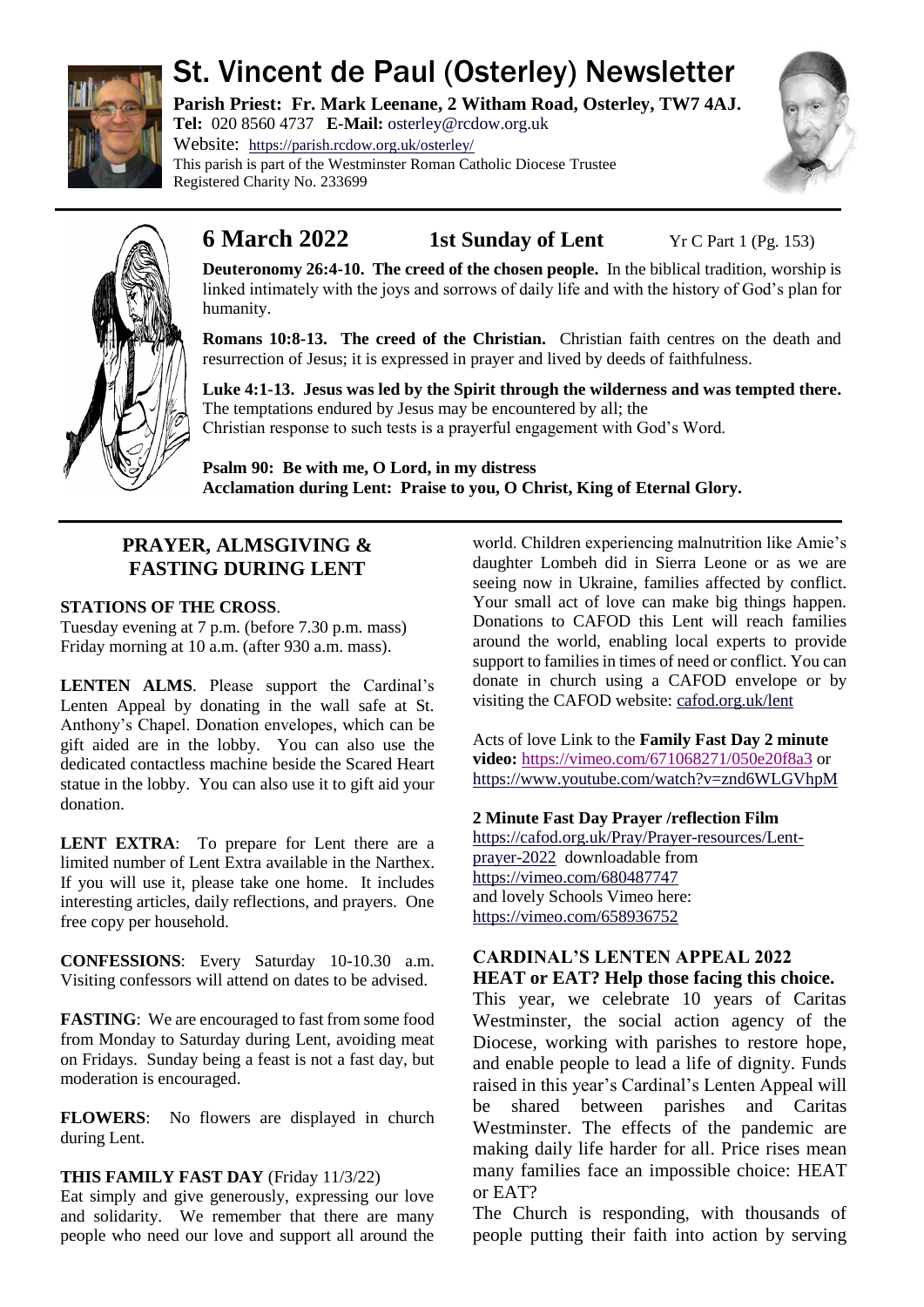those in need. Cardinal Nichols has expressed his gratitude to everyone who supports the Appeal, with whatever they can afford. Just as a mosaic is made up of many different coloured pieces, each one unique, each person's contribution to this mosaic of hope will bring light into the lives of people across our Diocese. Please take a donation envelope. You can use the QR code to make your donation online. Thank you for your generosity.

#### **SPIRITUAL LINKS FOR LENT**

**Universalis**: Permanently free on the Web for Readings at Mass for each day and the week ahead as used in the UK: Jerusalem Bible and Grail psalms. Free trial of full app for a month. After that, you can choose whether you want to buy. You can get individual apps for your phone or tablet (for a single payment of £10), or a single registration code which covers all your phones, tablets, computers, and e-books. Go to<https://universalis.com/>

**Sacred Space**: Sacred Space began in 1999 and has offered new content every day since then. "We invite you to make a 'Sacred Space' in your day, praying here and now, as you visit our website, with the help of scripture chosen every day and on-screen guidance". To celebrate 21 years of Sacred Space, their popular newsletter has returned which you can sign up for**.**  Sacred Space is now available on Apple/iOS and Android/Google Play devices Go to<https://www.sacredspace.ie/>

Dear Parishioners,

To encourage your Lenten prayer and spiritual listening, the Parish is delighted to signpost you to the 2022 "Pray More" Lenten Retreat resource.

-----------------------------------------------------------------

We have made a donation on behalf of the parishioners who may wish to use these talks.

You can choose any of the retreat presentations. Each link will take you to a page that has that presentation's video & audio recording, transcript (and closed captions), and study guide.

You can watch these at your own pace, in whatever order you would like, and whenever you have the time.

**Here are our suggestions for which videos to listen to or watch throughout the retreat.** 

**The links can be easily accessed via the home page of our parish website), in the section entitled 'Spiritual Resources for Lent' (under 'About'), or via today's online newsletter.**

#### **The First Week of Lent**

March 2nd - 12th**:** [Lenten Practices: Prayer, Fasting and Almsgiving](https://praymoreretreat.us2.list-manage.com/track/click?u=4165fbdf0f773abfadd804de8&id=94b1d931f7&e=c80a25857d) with Karen May

[Experiencing & Responding to Dryness in Prayer](https://praymoreretreat.us2.list-manage.com/track/click?u=4165fbdf0f773abfadd804de8&id=9345136e7f&e=c80a25857d) with Scott Powell

[How God Remains in All Things](https://praymoreretreat.us2.list-manage.com/track/click?u=4165fbdf0f773abfadd804de8&id=24d23afde6&e=c80a25857d) with Mary Lenaburg

[How Jesus' Love Can Transform Your Life](https://praymoreretreat.us2.list-manage.com/track/click?u=4165fbdf0f773abfadd804de8&id=ae5f6030a9&e=c80a25857d) with Emily Jaminet



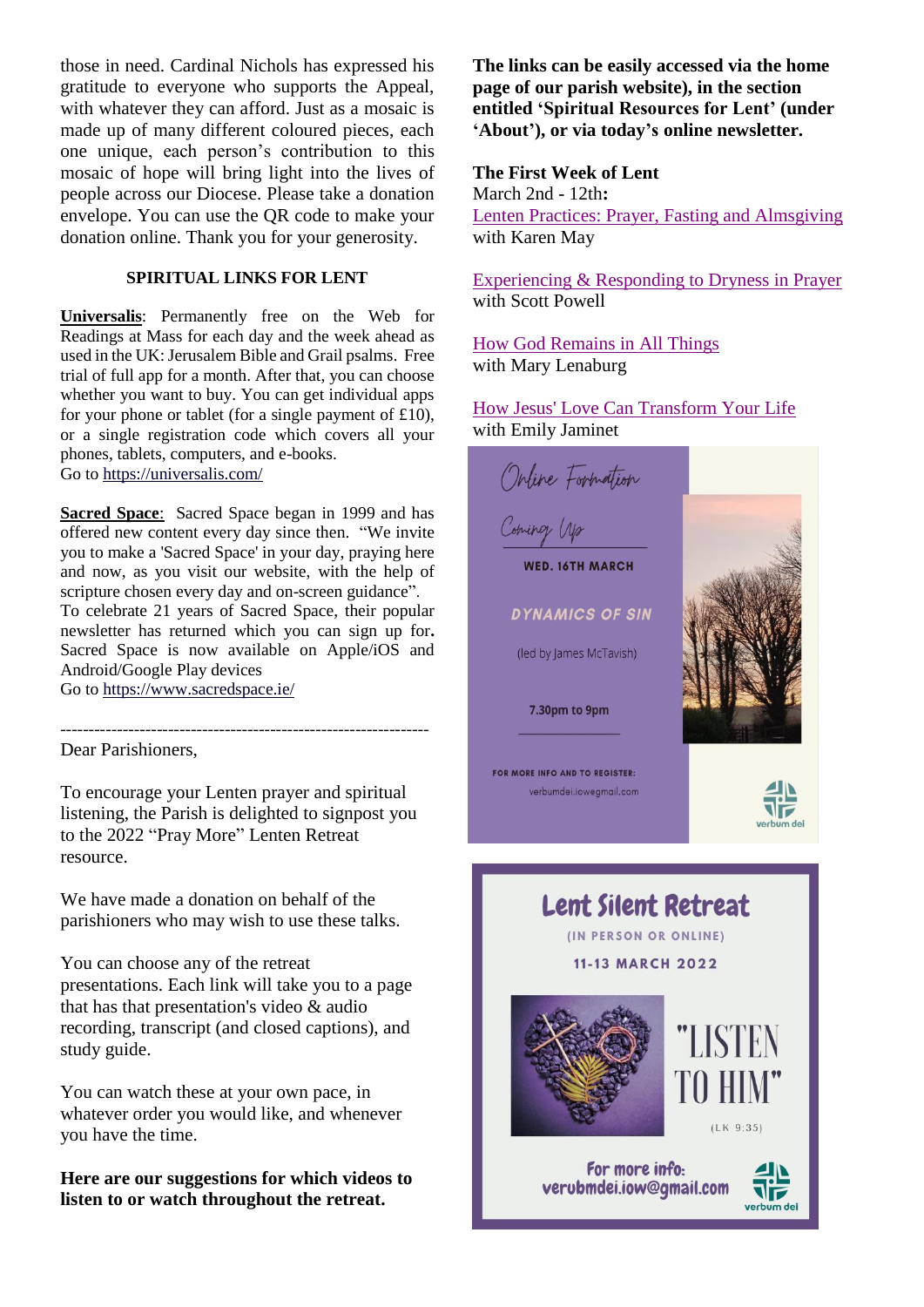**THERESE SANT RIP:** Please pray for the repose of the soul of Therese Sant who died last week. Our sympathy is extended to her sons John and Peter, and their families. May she rest in peace.

**PARISH ACCOUNTS 2020-21:** Copies are available in the lobby for your taking.

| <b>Service Times &amp; Intentions</b>                      |          |                                                     |
|------------------------------------------------------------|----------|-----------------------------------------------------|
| 6-13 March 2022                                            |          |                                                     |
| Sunday 6                                                   | 0900     | Jock Cassidy RIP (RD)                               |
| 1 <sup>st</sup> Sunday                                     | 1130     | Sabrina Rajan RIP                                   |
| of Lent                                                    | 1800     | Thanksgiving Frances McEvoy                         |
| Mon 7                                                      | 0930     | Owen Lunney RIP                                     |
| Tue 8                                                      | 1930     | Rosemary Stockton RIP                               |
| Wed 9                                                      | 0930     | Int. Adrian Chester                                 |
| Thu 10                                                     | 0930     | Luis Montes Medina RIP (RD)                         |
| Fri 11                                                     | 0930     | Paul Nugent RIP (RD)                                |
| <b>Sat 12</b>                                              | 0930     | Diogo Faria RIP (Anniv)                             |
|                                                            | 10-10.30 | Confession                                          |
|                                                            | 1100     | Benediction                                         |
| Sunday 13<br>2 <sup>nd</sup> Sunday                        | 0900     | Thanksgiving                                        |
|                                                            | 1130     | Caetano & Maria Carma Fernandes<br><b>RIP Anniv</b> |
| of Lent                                                    | 1800     | Peace in Ukraine                                    |
| Stations of Cross: 7 p.m. before the Tues. weekday evening |          |                                                     |
| mass & 10 a.m. after Friday morning mass.                  |          |                                                     |
| Offertory: Thank you for your offerings on 27/2/22         |          |                                                     |
| <b>Contactless</b>                                         |          | 286.12                                              |
| Loose Plate                                                |          | 225.82                                              |
| <b>Planned Giving Envs</b>                                 |          | 324.00                                              |
| <b>Standing Orders</b>                                     |          | 1497.00                                             |
| <b>Total</b>                                               |          | 2332.94                                             |

#### **MASS REQUESTS:**

Mass intentions can be requested via e-mail, by ringing the parish office, or using a donation and gift aid envelope from the lobby. Leave a message and telephone number if necessary. Offerings for masses can be made by cheque or cash deposited in the lobby drop safe in a marked envelope, or by BACS transfer (see details below). The minimum Diocesan recommendation is £10. Masses are confirmed upon receipt of the stipend. Online account details are below:

**Bank:** HSBC **Account Name:** WRCDT Osterley **Account No:** 41095889 **Sort Code:** 40 05 20 **Please reference e.g.** Mass/date of Mass.

#### **PARISH OFFICE**

**PARISH SECRETARY / ADMINISTRATOR**: Mrs. L. Faria **PLANNED GIVING CO-ORDINATOR AND BOOKKEEPER:** Mr. Steve McEvoy. E-mail: [osterleybk@rcdow.org.uk](mailto:osterleybk@rcdow.org.uk) T. 07932 783647

**Planned Giving Boxes:** If you have a query, or would like to plan your giving for the first time using envelopes or a standing order, please contact the Parish Bookkeeper using the contact details provided.

**300 CLUB:** Application forms available in the lobby. Enquiries to the Parish Office.

**PARISH WEBSITE ADDRESS FOR THE ONLINE** 

**NEWSLETTER**: <https://parish.rcdow.org.uk/osterley/> **PARISH REGISTRATION:** Please take a Welcome Pack from the lobby. Completed Registration and Planned Giving forms can be posted through the door of the Parish house or dropped into the lobby safe. Thank you.

**MARRIAGES**: 6 months' notice required. Please ring the office to arrange an initial discussion with Fr. Mark.

**BAPTISM:** For parishioners registered and attending at St. Vincent's. Please complete a form (available in the lobby or online) and submit to the Parish Office. You will then be contacted to arrange a baptism date and attend a course when these resume.

#### **CONTACTS**

**SAFEGUARDING REPRESENTATIVE**:

Mrs. A. Trigger. Email: osterleysg@safeguardrcdow.org.uk **WEST MIDDX HOSPITAL RC CHAPLAIN:**  Tel. 020 8321 5447.

**ST VINCENT DE PAUL SOCIETY:** For assistance to the house-bound and those in need. T. 07765 026377

**----------------------------------------------------------------**

#### **CERTIFICATE OF CATHOLIC PRACTICE**

This is only applicable for parents who wish to send their children to a catholic (or Church of England) primary or secondary school.

The Diocese requires that families attend regularly (this means attending Mass every Sunday) for at least two years before a priest is able to sign the Certificate of Catholic Practice.

To assist the parish in signing CCP forms, the parish operates a Mass attendance Card system (see below).

#### **MASS ATTENDANCE CARD**

Stickers for pupils in school Year 5 and under. Stickers for pupils in Year 9 (for Year 12) Stickers will be given after Mass, before you leave. Stickers are not issued in August.

It will be your responsibility to look after the card and bring it every week.

If you require a mass attendance card or if you have a question about a CCP certificate, please email [osterleyccp1@rcdow.org.uk](mailto:osterleyccp1@rcdow.org.uk)

\*Please note it is ccp1 using a digit/number 1 (one)

Include your child's full name, passport sized photo and School Year in September 2021.

Once requested by email, cards and stickers can be collected in the lobby of the church after mass.

CCP Contact Tel. 07542441846. Leave a message.

**Volunteers needed:** We are looking for volunteers to help with distributing the stickers after Mass. If you can spare 15 minutes, please call Antonella on 07542441846 for more information.

#### **FIRST COMMUNION & RECONCILIATION 2022**:

Tues. 8/3/22. Reconciliation 1 at 6.15 p.m.

Enquiries: [osterleyfhc1@rcdow.org.uk](mailto:osterleyfhc1@rcdow.org.uk) \*Please note it is fhc1 using a digit/number 1 (one)

#### **CONFIRMATION 2022:**

Enrolment Mass. 6/3/22. 5.30pm for 6pm. Monday 7/3/22. 6.30-7.40pm.